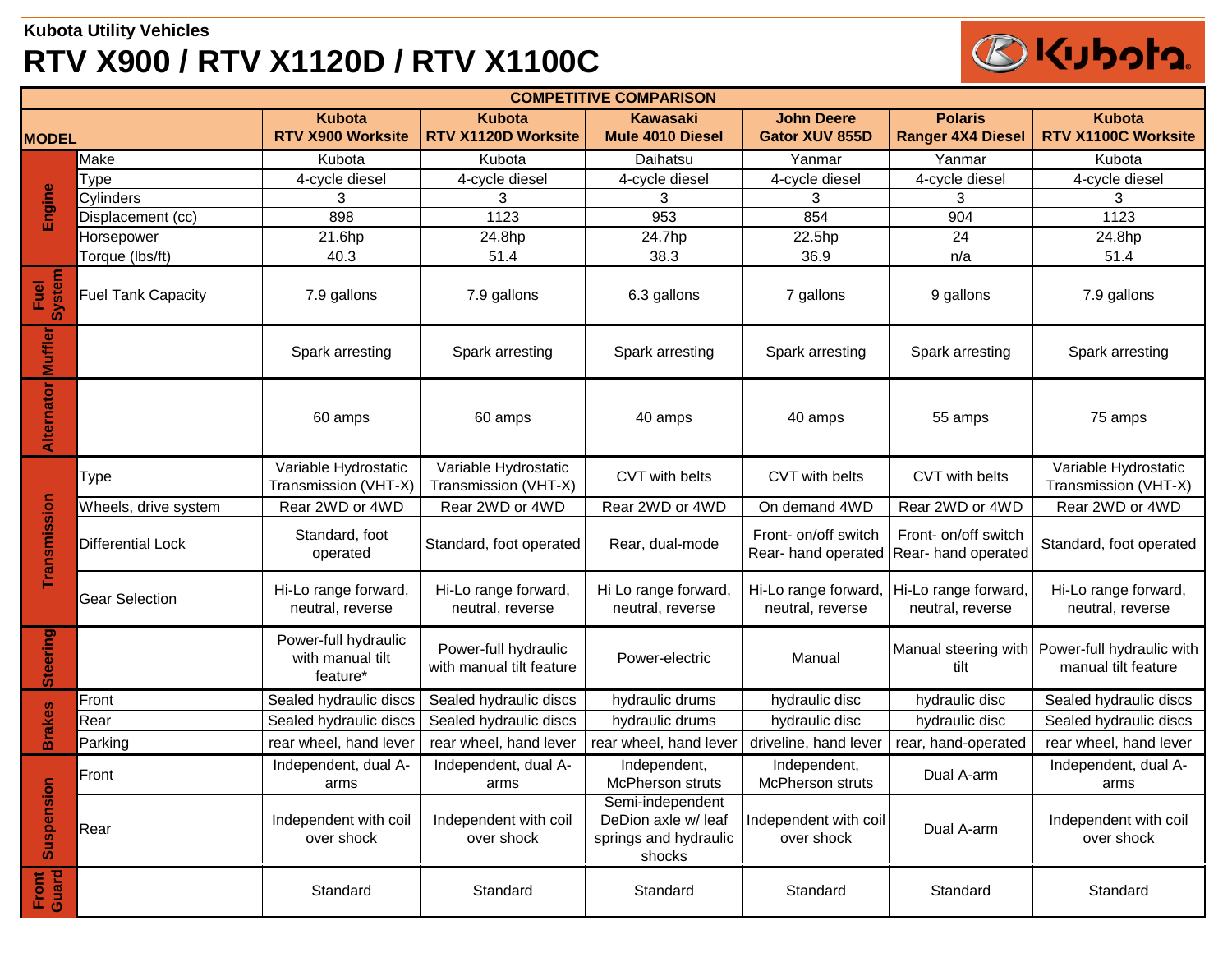## **Kubota Utility Vehicles RTV X900 / RTV X1120D / RTV X1100C**



| <b>COMPETITIVE COMPARISON</b>                                      |                         |                                                                                        |                                                                                       |                                     |                                            |                                            |                                                                                       |  |
|--------------------------------------------------------------------|-------------------------|----------------------------------------------------------------------------------------|---------------------------------------------------------------------------------------|-------------------------------------|--------------------------------------------|--------------------------------------------|---------------------------------------------------------------------------------------|--|
| <b>MODEL</b>                                                       |                         | <b>Kubota</b><br>RTV X900 Worksite                                                     | <b>Kubota</b><br>RTV X1120D Worksite                                                  | <b>Kawasaki</b><br>Mule 4010 Diesel | <b>John Deere</b><br><b>Gator XUV 855D</b> | <b>Polaris</b><br><b>Ranger 4X4 Diesel</b> | <b>Kubota</b><br>RTV X1100C Worksite                                                  |  |
| Protection<br>Occupant<br>System                                   |                         | 2.0" steel tube; meets<br>OSHA 1928.53 & SAE<br><b>J2194 ROPS</b>                      | 2.0" steel tube; meets<br>OSHA 1928.53 & SAE<br><b>J2194 ROPS</b>                     | Steel tube ROPS<br>meets SAE J1194  | 1.75" diameter steel<br>tube ROPS          | Steel tube ROPS                            | 2.4" x 2.4" deformed<br>steel tube; meets OSHA<br>1928.53 & SAE J2194<br><b>ROPS</b>  |  |
| Seating                                                            |                         | Digital Multi-meter                                                                    | Digital Multi-meter                                                                   | Speedometer &<br>gauges             | Digital Multi-meter                        | Digital Multi-meter                        | Digital Multi-meter                                                                   |  |
| Factory-installed<br>Integrated Full<br>Cabin                      |                         | 60/40 Split-bench with<br>underseat storage &<br>driver's-side fore/aft<br>adjustment* | 60/40 Split-bench with<br>underseat storage &<br>driver's-side fore/aft<br>adjustment | Bench                               | <b>Bucket seats</b>                        | Bench                                      | 60/40 Split-bench with<br>underseat storage &<br>driver's-side fore/aft<br>adjustment |  |
| ಜ<br>Conditioner, Heater<br><b>Factory Air</b><br><b>Defroster</b> |                         | not available                                                                          | not available                                                                         | not available                       | not available                              | not available                              | Standard                                                                              |  |
| Speaker<br>system                                                  |                         |                                                                                        |                                                                                       |                                     |                                            |                                            | Standard                                                                              |  |
| wiring for optional<br>Standard pre-<br>stereo                     |                         |                                                                                        |                                                                                       |                                     |                                            |                                            | Standard                                                                              |  |
| Sound level, @<br>operator's ear                                   | At max speed w/ no load | 85 dBA                                                                                 | 84 dBA                                                                                | $\overline{\phantom{a}}$            | $\qquad \qquad -$                          |                                            | 83 dBA                                                                                |  |
|                                                                    | At 15 mph               |                                                                                        | --                                                                                    | $\overline{\phantom{a}}$            |                                            |                                            | 78 dBA                                                                                |  |